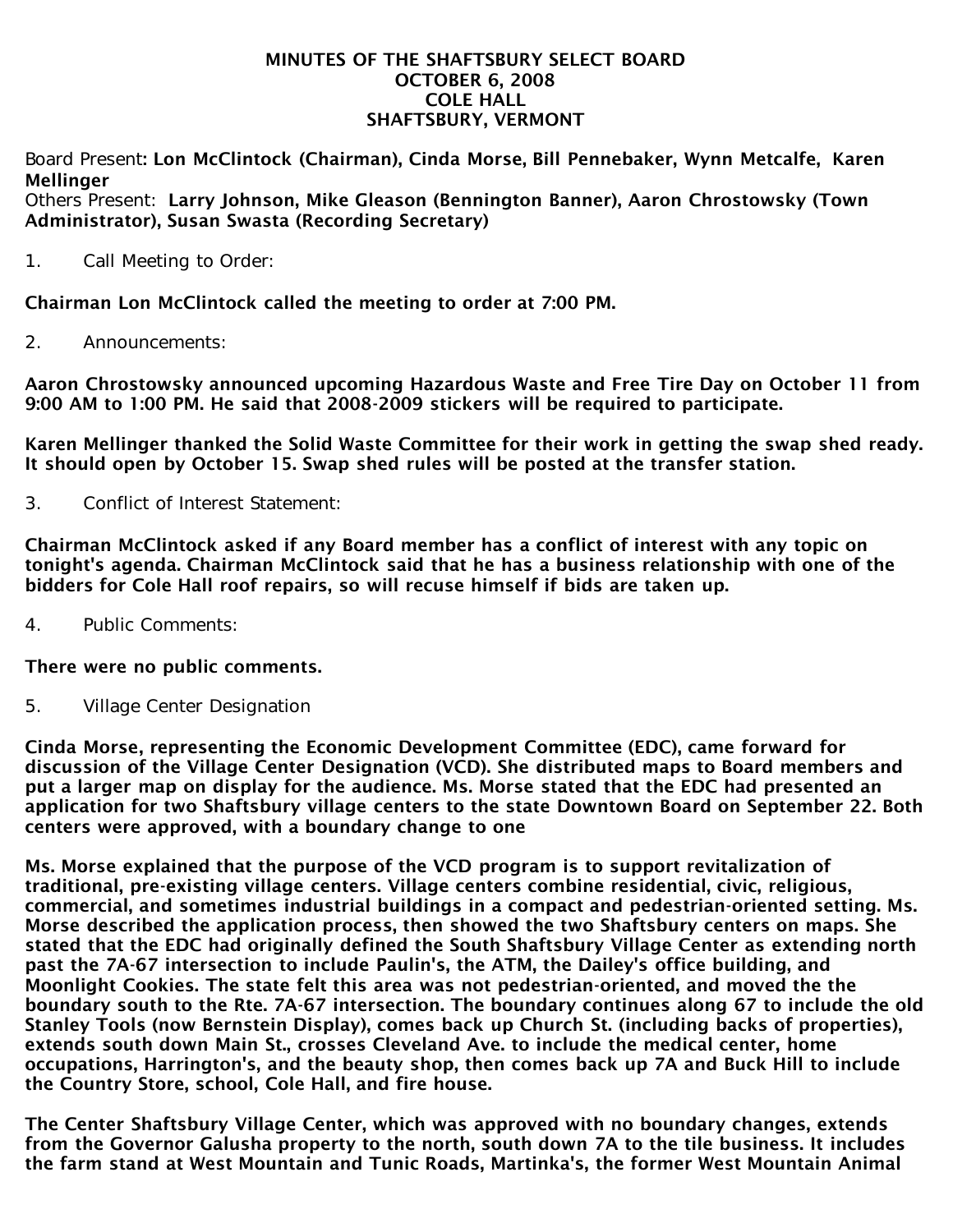Hospital, Wynn's Landscape Design, and the front of Polymeadows Farm.

Ms. Morse explained that the VCD provides tax credit incentives to commercial properties. The credits may be sold dollar for dollar if not used for improvements. The VCD also provides an opportunity for the Town to think about long-term preservation. Ms. Morse said that the EDC will put together a brochure to circulate to businesses and to have available at Cole Hall. Chairman McClintock asked if owners of residences are eligible for tax credits. Ms. Morse replied that they are not unless they operate businesses in their homes.

6. Shaftsbury Hollow/Granger Hollow Intersection Evaluation:

Chairman McClintock stated that Jeff Mast [Bennington County Regional Commission transportation planner] could not attend tonight. He said that he has received several complaints about cars going into the ditch on Shaftsbury Hollow Road because they did not see the stop sign in time, or because of slippery conditions. The area around the intersection is wooded, and the ditch is not readily apparent.

Chairman McClintock reported that Mr. Mast looked at the intersection and recommended putting in a stop warning sign 275 feet before the intersection because there is not enough sight distance to the stop sign. Mr. Mast also recommended a two-direction arrow sign immediately across from the intersection. Mr. Metcalfe asked what Road Foreman Ron Daniels thinks about the situation. Mr. Chrostowsky replied that Mr. Daniels agrees there is a problem, and thinks it has a lot to do with speed. Mr. Daniels opposes a guard rail but would be happy with signage as a compromise to slow people down. It was established that there is a speed limit sign there, that brush does not impede visibility, and that reflective signs will be used.

Mr. Metcalfe made motion to put in a stop warning sign and a two-direction arrow sign at the sites specified for the Shaftsbury Hollow/Granger Hollow Roads intersection. Ms. Mellinger seconded.

# Mr. Pennebaker asked about cost. Mr. Chrostowsky said he will speak to Mr. Daniels about it. Chairman McClintock said it would be \$35-\$50 per sign.

Chairman McClintock called the question. Motion to approve signs carried 5-0-0.

Mr. Metcalfe asked if Maple Hill signage has been done, and Chairman McClintock replied that it has. Ms. Morse reported that there are three or four sign bases with no signs on Rollin Road, and these pose a safety issue for roadside mowing.

7. Photocopier Proposal:

Mr. Chrostowsky reported on a Toshiba color copier system that would permit networked scanning and printing. He said that advantages would be that it would save money, that it would mean everyone would not have to have a printer, and that it would replace a copier that is poorly functioning and often out of service. Mr. Chrostowsky said that the current copier is eight years old and needs to be replaced, and that Central Business Equipment and the Toshiba system are highly recommended.

There was discussion of Town photocopier usage, of whether color printing is needed, and whether people having to go up and down stairs would be a problem. Chairman McClintock said there is a benefit to a network printer because documents can be sent to other offices via email, saving on paper and toner costs, and giving the ability for an electronic filing system. He said that people could keep their own printers and use the downstairs system to email copies. Select Board weekly packets could be scanned and emailed. After further discussion it was agreed that Mr. Chrostowsky will get more information and report back at the next meeting.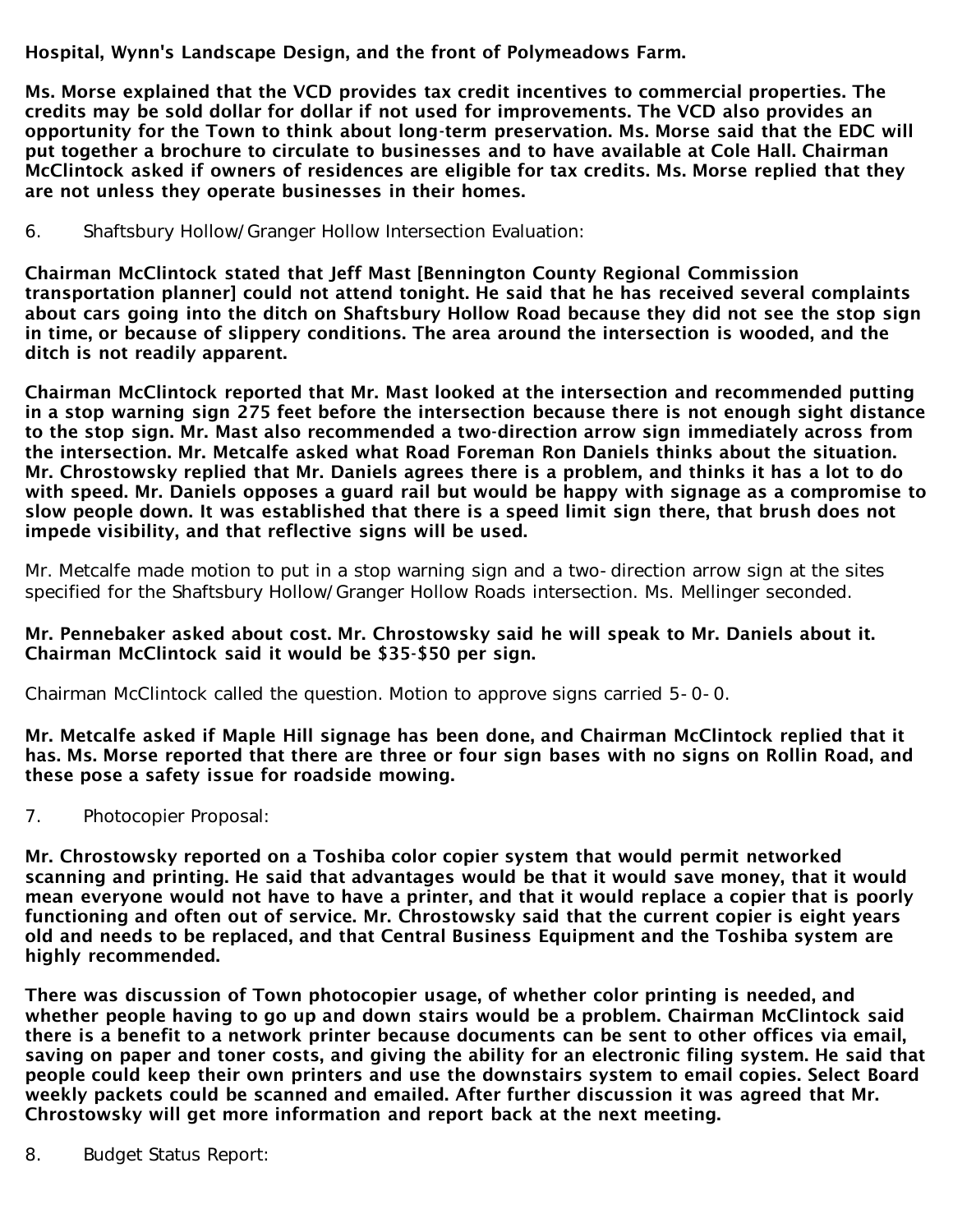Chairman McClintock asked about the amount currently in the checking account, and Mr. Chrostowsky explained where funds had come from. Ms. Morse asked about the \$21,170 due from other funds, and Mr. Chrostowsky went over the various amounts. Ms. Morse asked why the \$7,000 from the Howard Park Fund is not in the General Fund, since they know it is not available. Chairman McClintock said they will carry it as a negative for the time being. Ms. Morse asked if cash on hand will get then through October and the collection of taxes, and Mr. Chrostowsky replied that it will.

There was discussion of how the budget deficit reduction and current budget adjustment are shown in the budget. Ms. Morse asked if they are on track with spending, once upfront spending is spread out over the year, and Mr. Chrostowsky replied that they are, and that 25% of the budget has been spent. Mr. Pennebaker said that they need to have a better handle on what normal expenditures are for a specific time of year. Ms. Morse agreed, saying that they need a cash flow projection for the year. Mr. Chrostowsky will discuss this with Treasurer Henri Billow and with [Vermont League of Cities and Towns (VLCT) budget consultant] Bill Hall.

Chairman McClintock asked about purchase of sand and salt, and Mr. Chrostowsky replied that prices are locked in. Ms. Mellinger asked Mr. Chrostowsky to talk with Clean Harbors about not accepting batteries or other nonhazardous items on Hazardous Waste Day, since the Town must pay disposal costs.

Chairman McClintock said that they still need to discuss the chloride issue from the last meeting. Ms. Mellinger asked if there is any point in putting chloride down this late in the season. Chairman McClintock said he will discuss it with Mr. Daniels, and that the issue is what are the best conditions for putting chloride down.

Ms. Morse said she will keep lobbying for more analytical information on the budget, such as information on cash flow, on when big bills are outstanding, on whether areas are over budget or under budget. Mr. Pennebaker noted that it may be difficult to get a tax anticipation note this year. Mr. Chrostowsky said he had talked to the bank. Chairman McClintock said the situation is evolving moment to moment, and he will need to contact them again next week.

9. Review and Approve Minutes:

# September 30, 2008 Select Board minutes

Ms. Morse made motion to approve September 30, 2008 minutes. Ms. Mellinger seconded.

The following corrections to the September 30, 2008 minutes were requested:

#### *On page 3, Item 8 (Current Budget Adjustment Plan), third paragraph, first four sentences are changed to:*

Chief Vadakin reported that he had just found out today that they have to replace a pump on an eight-year-old truck, at a cost of \$10,000. In addition, the engine of one of the other trucks began to smoke yesterday, and will probably need a new head gasket, which will be a major repair. He hopes it is under warranty. There is only \$8,000 in the equipment fund, so they will have to come up with \$2,000 from somewhere else.

 *On page 3 and 4, Item 8 (Current Budget Adjustment Plan), last two paragraphs, it should be noted that all references to various funds actually refer to budget line items.*

 *On page 6, Item 12 (Other Business), first paragraph, last sentence is changed to:*

This would be used for road drainage work along White Creek Road.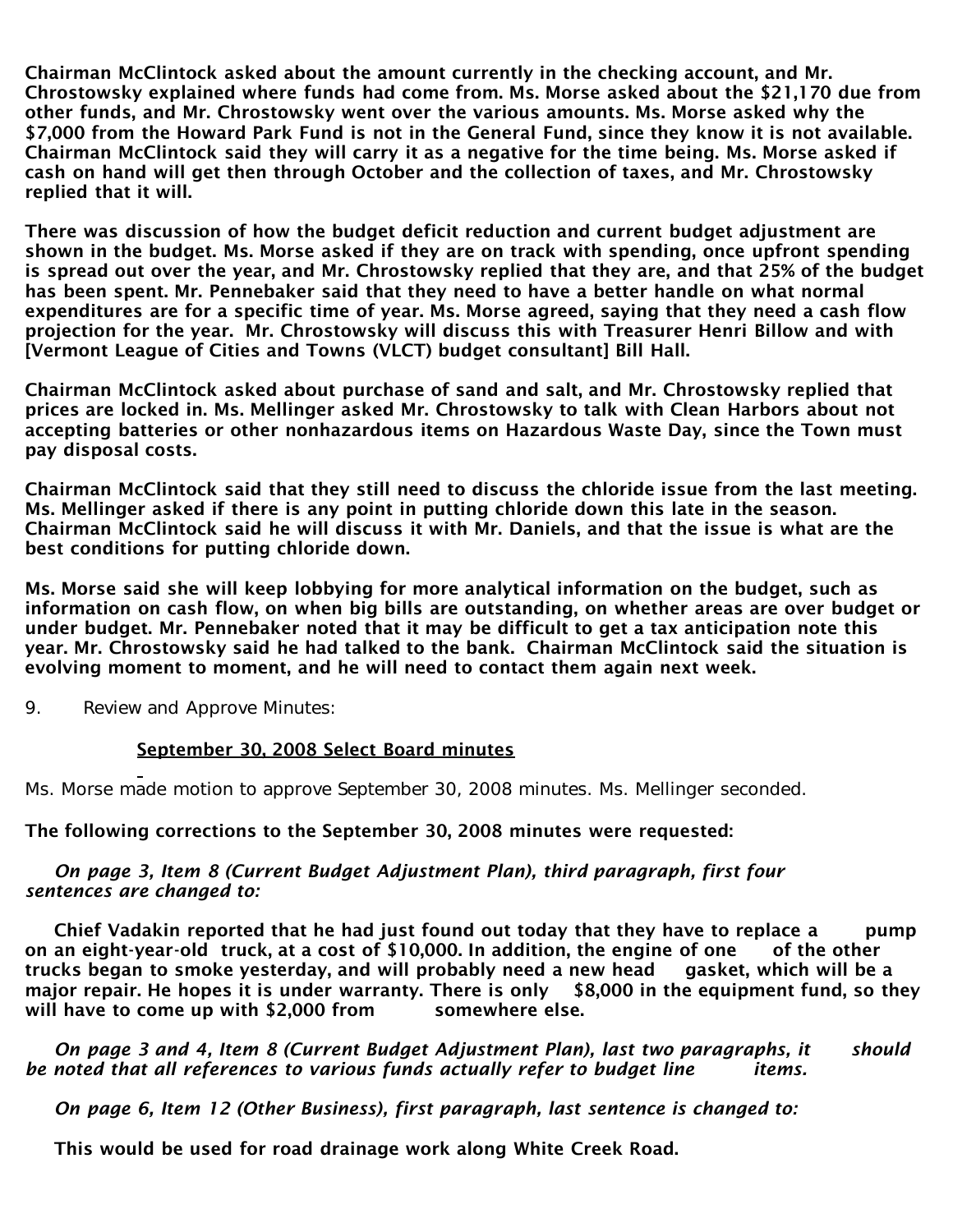Motion to approve September 30, 2008 minutes as amended carried 5-0-0.

10. Review and Approve Meeting Warrants:

## The following warrants were presented for approval:

## General Warrant AP#13-2: \$ 4,000.00 (cemetery grounds keeping)

Ms. Morse made motion to pay AP Warrant #13-2. Mr. Pennebaker seconded. Motion carried 5-0-0.

### Ms. Mellinger thanked Jay Coonradt for doing a good job at the cemetery.

## General Warrant AP#13: \$ 6,393.78 (insurance, toner, computer software support contract)

Ms. Morse made motion to pay AP Warrant #13. Ms. Mellinger seconded. Motion carried 5-0-0.

### Payroll Warrant PR#14: \$ 6,847.29

Ms. Morse made motion to pay PR Warrant #14. Ms. Mellinger seconded. Motion carried 5-0-0.

11. Town Administrator Update:

#### Mr. Chrostowsky asked Ms. Morse for clarification of changes she wants in the budget report form, and she explained.

12. Other Business:

Chairman McClintock asked if all the roof bids for Cole Hall are in. Mr. Chrostowsky said he is waiting for a third bid to come in. Ms. Mellinger and Mr. Pennebaker expressed concern about waiting two weeks until the next meeting this late in the season. Mr. Chrostowsky will call the third contractor tomorrow and circulate bids by email. Chairman McClintock said they will have a special meeting if necessary.

Ms. Mellinger stated that the Recreation Committee would like to have a community garden at Howard Park. A local farmer would be glad to brush hog the area and turn it over. This requires Select Board approval. There was discussion of the size of the area and of soil quality. Ms. Mellinger said that the farmer would provide manure.

Ms. Morse made motion to approve a community garden at Howard Park. Mr. Pennebaker seconded.

#### Chairman McClintock recommended that they start small.

Motion carried 5-0-0.

Ms. Mellinger asked if there would be any value in getting together with the school board to talk about taxes and what the school expects in the future. Chairman McClintock said that the North Bennington school board should be included. All agreed that this is a good idea. Ms. Mellinger will contact school board chairs.

Ms. Morse asked about the BCRC flyer on winter emergency planning. Mr. Chrostowsky said that Jerry Mattison will attend the planning session for the Town. Ms. Morse said she has information from the Agency of Human services on soup kitchens, food banks, and other resources. Mr. Chrostowsky will post it on the Town web site.